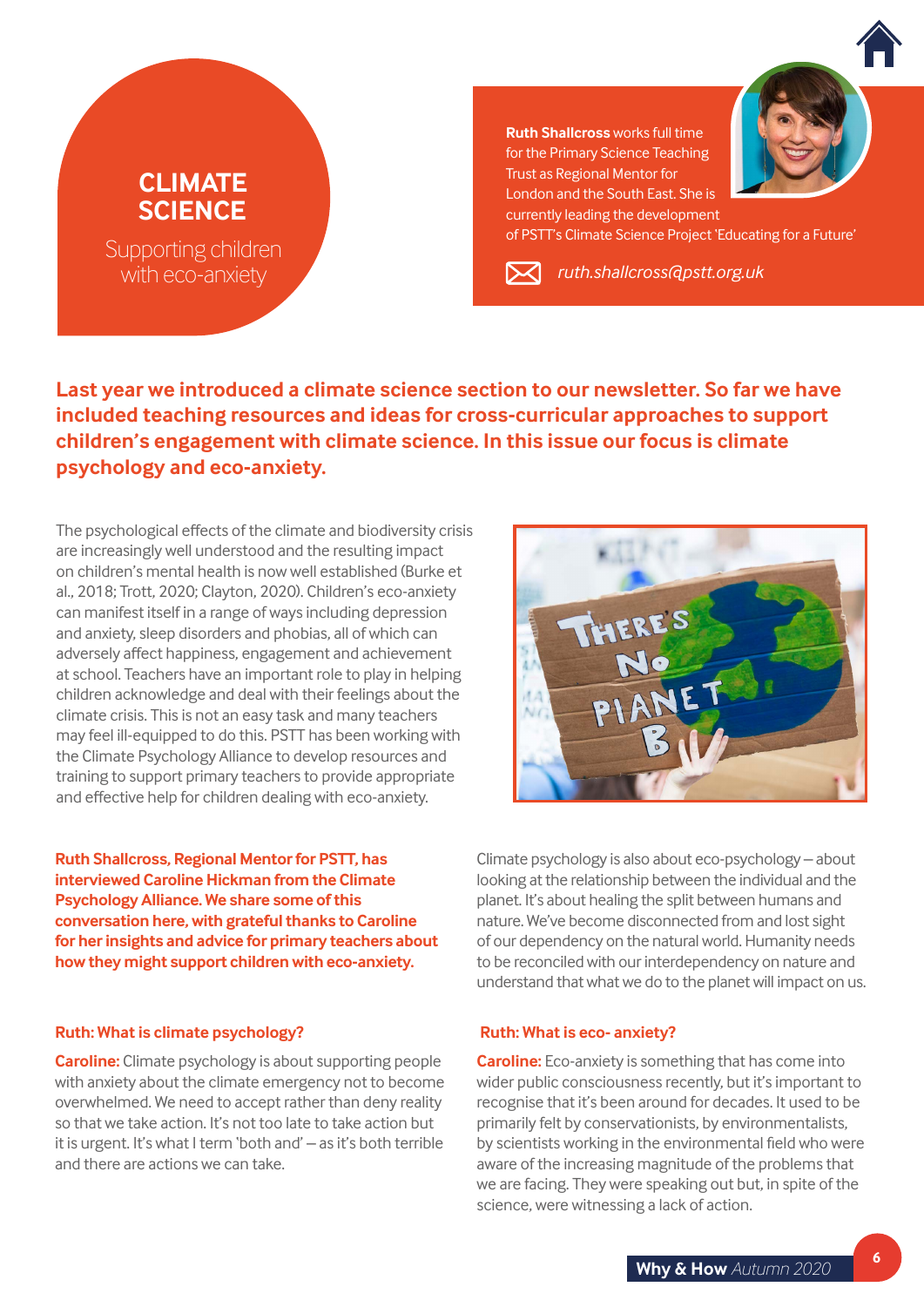

Now what we're seeing is eco-anxiety coming into broad public awareness as the climate emergency accelerates. It's an emotionally healthy response to the reality of what we're facing in the environment. I would worry about people that are not emotionally responding to what is going on. Anxiety is often the first emotional response to threat. Our feelings of vulnerability lead to anxiety. Then the anxiety will often traverse into feelings of depression, despair, panic, anger, rage, guilt or grief. It can move into those other emotional responses and then full circle again.

Currently I'm trying to reframe eco-anxiety as ecoempathy because you only feel eco-anxiety if you care about the state of the world. It shows that you're connected, you care about the plight of the planet as well as humanity. That's empathy. That's compassion. Eco-anxiety can be reframed in a positive way by saying that anxiety is a gateway to feeling eco-empathy, ecocompassion and eco-concern.



# **Ruth: Should we protect young children from the scientific evidence about the climate crisis?**

**Caroline**: I think we have to start by asking, 'What does it mean to protect children?' As a psychotherapist and social work lecturer, my professional life is about the importance of protecting children from harm.

So what does it mean to protect children today, given the changes that we're facing collectively as humanity? To conceal frightening facts from young children is now the opposite of protection. In fact, I think that's now an abandonment and betrayal of the children's need to be informed educationally, emotionally and relationally about their changing world. If we don't give them this information, what we're doing is we're setting up a terrible schism or split in terms of children's mental health because we're lying to them. We're telling them the world is one way while the evidence in the world tells them it's the other way. Children are aware – they're online, they're seeing news and TV programmes, they're finding out for themselves.

# **Ruth: Why are we seeing a rise in eco-anxiety amongst young people?**

**Caroline:** There is a rise in eco-anxiety in young people because they are very connected; they care, they're informed and they're exposed to media. In all forms of media there are messages about the devastation of the planet. Young people are starting to see the immediate impact of the climate emergency.

When I was talking to a 10 year-old, I clearly wasn't communicating to him properly that I understood his perspective. He got quite cross with me, quite rightly. He said, "Caroline, you don't understand. For me, I've grown up as a 10 year-old with no expectation other than polar bears will be extinct. That's my normal. I've grown up knowing this. You had decades of enjoying polar bears as part of the ecosystem." I had to say to him, "You're right. It's really hard for me to understand that. I didn't have that normal. This is your normal."



I've heard this from older teenagers as well, that they've grown up with this awareness. They never had space in life to imagine anything else. I think what we've got to do is imagine and empathise what it's like for young people to grow up with this knowledge that this is their normal.

# **Ruth: How do we support young people with these difficult emotions?**

**Caroline:** We need to acknowledge and show understanding for the difficult feelings they are experiencing because they're growing up in this world, their normal. As adults we need to say sorry and then say how do we find solutions? Children need to see adults modelling how to tolerate difficult feelings and not collapse.

We also need to allow them to release their feelings of frustration, anger and despair that they may be feeling because they're growing up in this world. We have to really emotionally meet them, because what we all need is to be seen, to be heard, to be understood, then we don't feel alone. We should not be leaving children to feel alone with this.